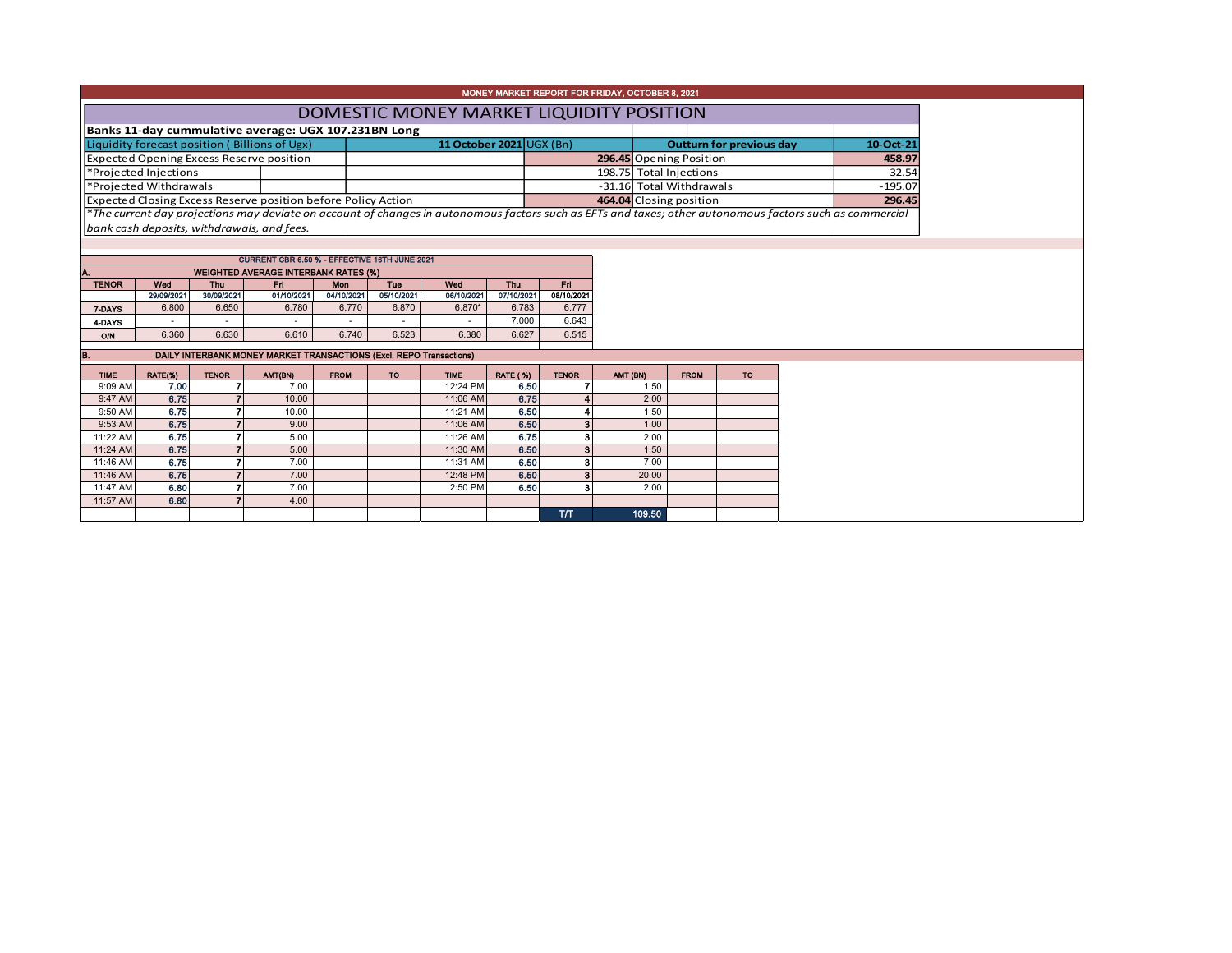| C.                            | <b>CBR AND THE 7- DAY WAR INTERBANK RATES</b> |                     |             |             |                                                                               |            |            |            |            |            |            |  |  |  |
|-------------------------------|-----------------------------------------------|---------------------|-------------|-------------|-------------------------------------------------------------------------------|------------|------------|------------|------------|------------|------------|--|--|--|
| 9.500                         |                                               |                     |             |             |                                                                               |            |            |            |            |            |            |  |  |  |
| 9.000                         |                                               |                     |             |             |                                                                               |            |            |            |            |            |            |  |  |  |
| 8.500                         |                                               |                     |             |             |                                                                               |            |            |            |            |            |            |  |  |  |
| 8.000                         |                                               |                     |             |             |                                                                               |            |            |            |            |            |            |  |  |  |
| 7.500                         |                                               |                     |             |             |                                                                               |            |            |            |            |            |            |  |  |  |
| 7.000                         |                                               |                     |             |             |                                                                               |            |            |            |            |            |            |  |  |  |
| 6.500                         |                                               |                     |             |             |                                                                               |            |            |            |            |            |            |  |  |  |
| 6.000                         |                                               |                     |             |             |                                                                               |            |            |            |            |            |            |  |  |  |
| 5.500                         |                                               |                     |             |             |                                                                               |            |            |            |            |            |            |  |  |  |
|                               |                                               |                     |             |             |                                                                               |            |            |            |            |            |            |  |  |  |
|                               |                                               |                     |             |             |                                                                               |            |            |            |            |            |            |  |  |  |
|                               |                                               |                     |             |             |                                                                               |            |            |            |            |            |            |  |  |  |
|                               |                                               |                     |             |             |                                                                               |            |            |            |            |            |            |  |  |  |
|                               | 24/09/2021                                    | 27/09/2021          | 28/09/2021  | 29/09/2021  | 30/09/2021                                                                    | 01/10/2021 | 04/10/2021 | 05/10/2021 | 06/10/2021 | 07/10/2021 | 08/10/2021 |  |  |  |
|                               |                                               |                     |             |             |                                                                               |            |            |            |            |            |            |  |  |  |
|                               |                                               |                     |             |             |                                                                               |            |            |            |            |            |            |  |  |  |
|                               |                                               |                     |             |             | • Overnight WAR -7-day WAR - CBR rate - Upper bound -Lower bound              |            |            |            |            |            |            |  |  |  |
| 5.000<br>4.500<br>4.000<br>D. |                                               |                     |             |             | MONETARY POLICY OPERATIONS MATURITIES PROFILE: (11-OCT- 2021 TO 04-NOV- 2021) |            |            |            |            |            |            |  |  |  |
| <b>DATE</b>                   | <b>MON</b>                                    | <b>THUR</b>         | <b>THUR</b> | <b>THUR</b> | <b>THUR</b><br><b>TOTAL</b>                                                   |            |            |            |            |            |            |  |  |  |
| <b>REPO</b>                   | 11-Oct-21<br>180.10                           | 14-Oct-21<br>520.65 | 21-Oct-21   | 28-Oct-21   | 04-Nov-21                                                                     | 700.74     |            |            |            |            |            |  |  |  |

| <b>TOTALO</b>    | 400.40   | EOO DE. | 494.00 | EOE OA | 4.94070 |
|------------------|----------|---------|--------|--------|---------|
| <b>DEPO AUCT</b> |          |         | 121.00 | 525.01 | 646.01  |
| <b>REV REPO</b>  | $\equiv$ |         |        |        |         |

TOTALS 180.10 | 520.65 | 121.00 | 525.01 | 525.01<br>Total O/S Deposit Auction balances held by BOU up to 30 December 2021: UGX 1,163 BN<br>Total O/S Repos, Reverse Repo & Deposit Auction balances held by BOU: UGX 1,864 BN<br>(EI)

5.000  $5.5$  $6.0$  $6.5$  $7.0$ 

| (EI) STOCK OF TREASURY SECURITIES |                                             |                    |                                                                                      |                 | Eii)<br><b>MONETARY POLICY MARKET OPERATIONS</b> |                                                |               |            |              |                |  |  |  |  |
|-----------------------------------|---------------------------------------------|--------------------|--------------------------------------------------------------------------------------|-----------------|--------------------------------------------------|------------------------------------------------|---------------|------------|--------------|----------------|--|--|--|--|
|                                   | LAST TBIILS ISSUE DATE: 16-SEPTEMBER-2021   |                    |                                                                                      |                 |                                                  | (VERTICAL REPOS, REV-REPOS & DEPOSIT AUCTIONS) |               |            |              |                |  |  |  |  |
|                                   | On-the-run O/S T-BILL STOCKs (Bns-UGX)      |                    | 6,404.16                                                                             | 11/10/2021      | OMO                                              | <b>ISSUE DATE</b>                              | <b>AMOUNT</b> | <b>WAR</b> | <b>RANGE</b> | <b>TENOR</b>   |  |  |  |  |
|                                   | On-the-run O/S T-BONDSTOCKs(Bns-UGX)        |                    | 20,988.32                                                                            | 11/10/2021 DAUT |                                                  | $09-Sep$                                       | 64.65         | 6.998      |              | 28             |  |  |  |  |
|                                   | 27,392.49<br>TOTAL TBILL & TBOND STOCK- UGX |                    |                                                                                      |                 | <b>DAUT</b>                                      | $09-Sep$                                       | 450.16        | 7.003      |              | 56             |  |  |  |  |
| O/S=Outstanding                   |                                             |                    |                                                                                      |                 | <b>DAUT</b>                                      | $09-Sep$ .                                     | 42.28         | 7.357      |              | 84             |  |  |  |  |
| <b>MATURITY</b>                   | <b>TOTAL STOCK YTM (%)</b>                  |                    | <b>CHANGE IN</b>                                                                     |                 | <b>DAUT</b>                                      | $13-Sep$                                       | 386.00        | 6.500      |              | 3              |  |  |  |  |
|                                   | (BN UGX)                                    | <b>AT CUT OFF*</b> | YTM (+/-)                                                                            |                 | <b>REPO</b>                                      | $16-Sepl$                                      | 992.00        | 6.500      |              |                |  |  |  |  |
| 191                               | 123.54                                      | 6.820              | 0.000                                                                                |                 | DAUT                                             | $23-Sep$ .                                     | 30.83         | 6.985      |              | 28             |  |  |  |  |
| 182                               | 459.46                                      | 8.100              | 0.100                                                                                |                 | <b>DAUT</b>                                      | $23-Sep$                                       | 372.00        | 7.003      |              | 56             |  |  |  |  |
| 364                               | 5.821.17                                    | 9.549              | 0.100                                                                                |                 | <b>DAUT</b>                                      | 23-Sep                                         | 19.67         | 7.348      |              | 84             |  |  |  |  |
| 2YR                               | 200.00                                      | 10.000             | $-1.500$                                                                             |                 | <b>REPO</b>                                      | $23-Sepl$                                      | 549.00        | 6.500      |              |                |  |  |  |  |
| 3YR                               |                                             | 11.390             | $-1.410$                                                                             |                 | <b>REPO</b>                                      | $28-Sep$                                       | 456.00        | 6.500      |              | $\overline{2}$ |  |  |  |  |
| 5YR                               | 1.489.27                                    | 13.000             | $-0.409$                                                                             |                 | <b>REPO</b>                                      | $29-Sep$                                       | 376.00        | 6.500      |              |                |  |  |  |  |
| 10YR                              | 9.789.09                                    | 13.500             | $-0.239$                                                                             |                 | <b>REPO</b>                                      | 30-Sep                                         | 065.00        | 6.500      |              |                |  |  |  |  |
| 15YR                              | 8,222.91                                    | 14.090             | $-0.310$                                                                             |                 | <b>REPO</b>                                      | $04-Oct$                                       | 94.00         | 6.500      |              | 3              |  |  |  |  |
| <b>20YR</b>                       | 1.287.05                                    | 15.500             | $-0.450$                                                                             |                 | <b>REPO</b>                                      | 07-Oct                                         | 520.00        | 6.500      |              | 7              |  |  |  |  |
|                                   |                                             |                    | Cut OFF is the lowest price/highest vield that satisfies the auction awarded amount. |                 | <b>DAUT</b>                                      | $07-Cct$                                       | 9.95          | 6.985      |              | 28             |  |  |  |  |
|                                   |                                             |                    |                                                                                      |                 | <b>DAUT</b>                                      | 07-Oct                                         | 0.99          | 7.003      |              | 56             |  |  |  |  |
|                                   |                                             |                    |                                                                                      |                 | <b>DAUT</b>                                      | 07-Oct -                                       | 19.67         | 7.375      |              | 84             |  |  |  |  |
|                                   |                                             |                    |                                                                                      |                 | <b>REPO</b>                                      | 08-Oct                                         | 180.00        | 6.500      |              | 3              |  |  |  |  |
|                                   |                                             |                    |                                                                                      |                 |                                                  | WAR-Weighted Average Rate                      |               |            |              |                |  |  |  |  |